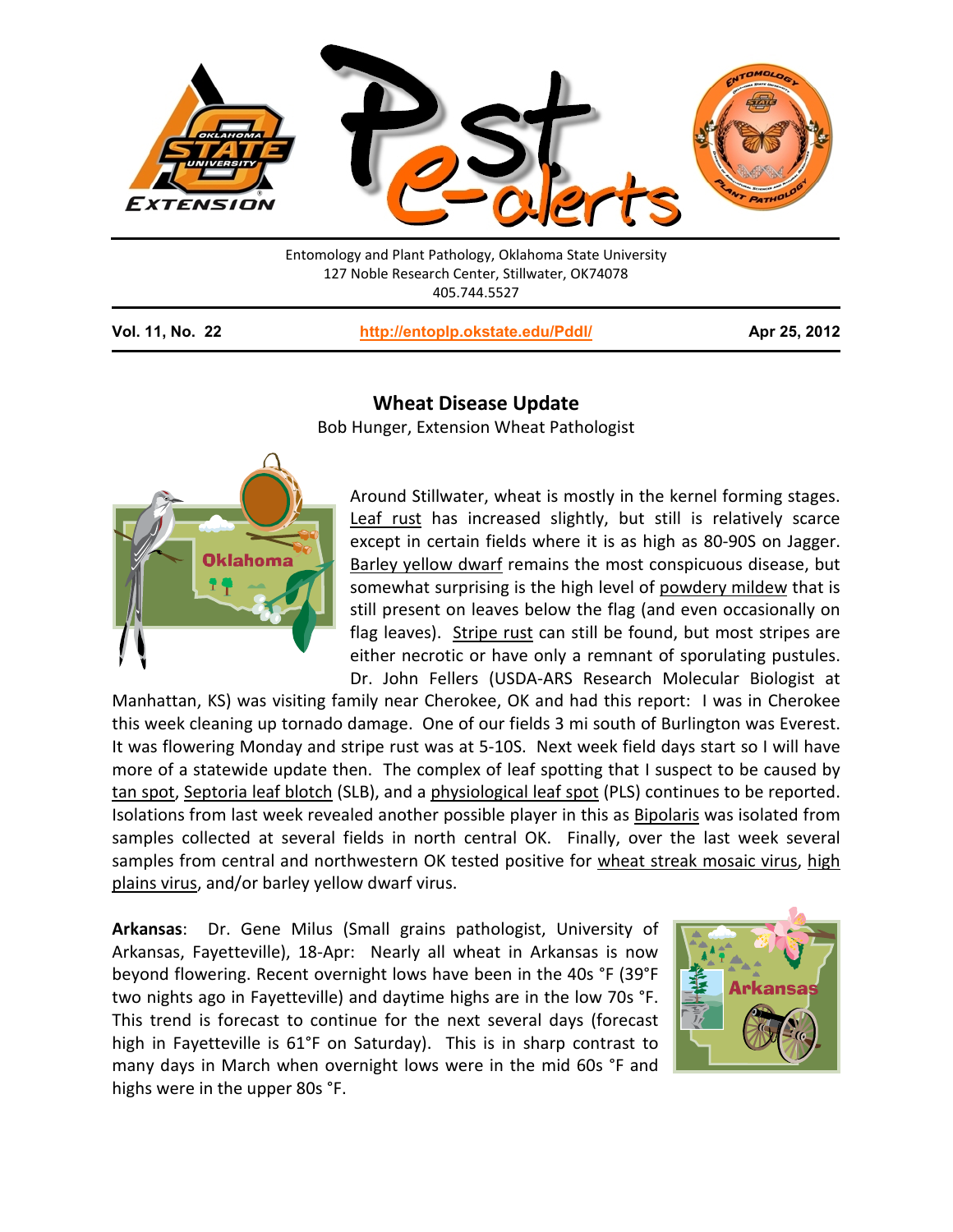Yesterday I took disease notes on the variety test at Kibler near Fort Smith. Stripe rust was still active but slowing down and forming telia. Plots of a few varieties had >80% severity. No leaf rust was found in the variety test but a low level of leaf rust was found in other plots of known susceptibles.

Septoria leaf blotch ranged from 0 to 30% on flag leaves depending on the variety. BYD was scattered throughout the variety test but not severe. No head blight was found in inoculated plots of susceptible varieties.



**Kansas**: Dr. Erick De Wolf (Wheat Extension Pathologist, Kansas State University), 20-Apr: Stripe rust continues to cause problems in many parts of south central and central Kansas. The stripe rust is most severe on varieties previously thought to be resistant to the disease, strongly suggesting the emergence of a new race in the Great Plains. Below is a

preliminary summary of information on the stripe rust reactions of some of the most common varieties. This information may be helpful for setting scouting and fungicide priorities in northern and western Kansas.

Leaf rust was also observed in some demonstration plots in south central Kansas this week. The leaf rust was on varieties known to be susceptible to the disease, including Overley, Fuller, and PostRock.

| Variety                    | <b>Comments</b>             |
|----------------------------|-----------------------------|
| Armour, Everest, Garrison, | Severe stripe rust reported |
| Ruby Lee, TAM111,          | in mid canopy, lesions      |
| TAM112, 2137, Jagalene,    | developing on the flag leaf |
| Endurance                  |                             |
| Duster, Fuller*, Shocker*, | Stripe rust reported, but   |
| PostRock*, Overley,        | disease development is      |
| Winterhawk, Santa Fe*,     | slower than other more      |
| Danby*                     | susceptible varieties.      |

## **Preliminary stripe rust reactions of common wheat varieties 2012**

\* These varieties, on which stripe rust is developing more slowly this year, are known to be susceptible to previous races of the stripe rust fungus. Proceed with caution and verify with observations in your fields on all varieties this year.

Barely yellow dwarf had been reported in multiple regions of Kansas this spring. I was in many fields in Marion County with significant yellowing from what I suspect is barley yellow dwarf. Other fields in central and south central Kansas also appear to have low levels of the disease. Historically, barley yellow dwarf is most common in eastern and central Kansas. It can occur anywhere in Kansas, however.